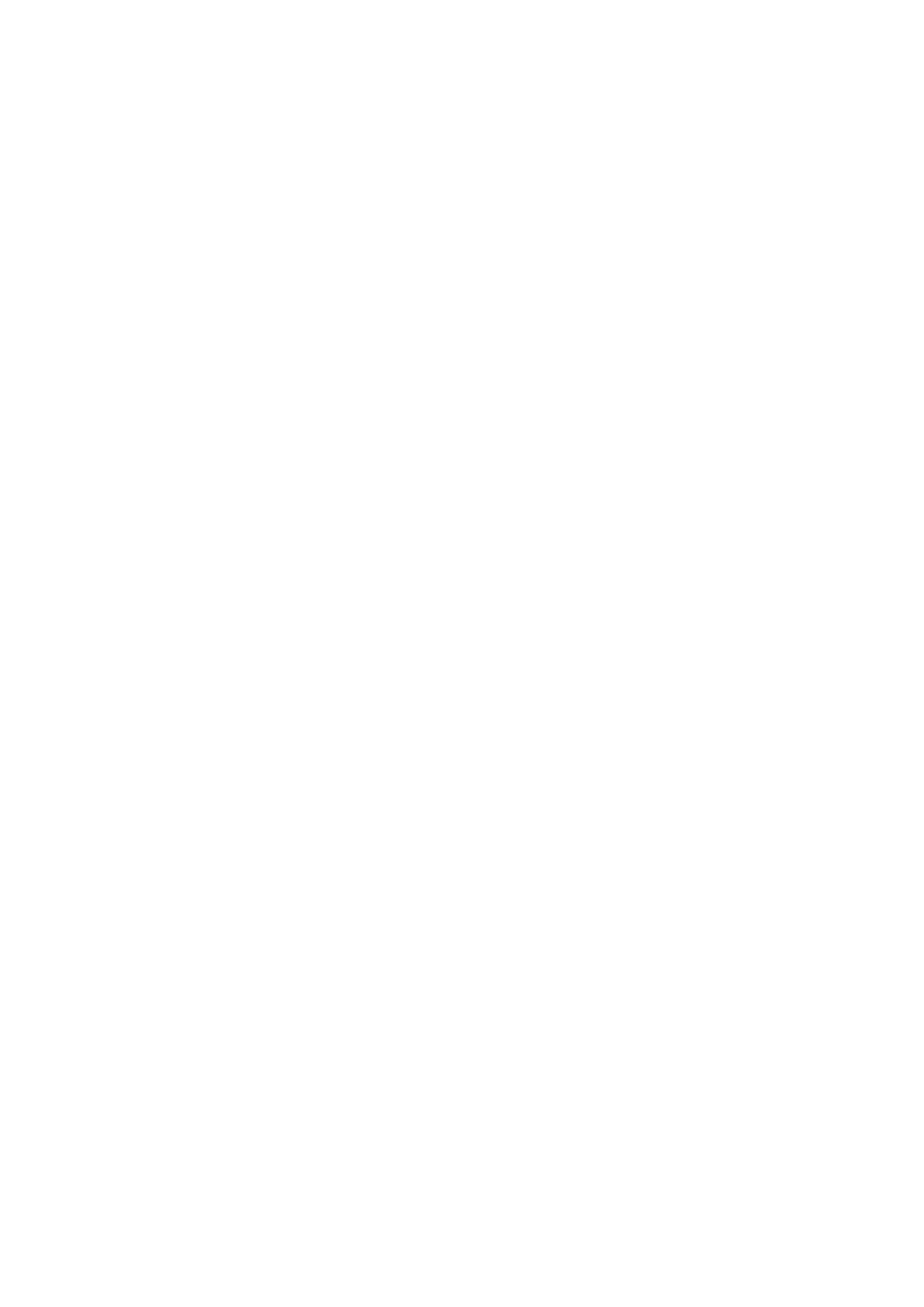

## **PAIRS - Music Rotation**

| Pairs                                     |            |                             | Monday                           | Tuesday                   |                                  |
|-------------------------------------------|------------|-----------------------------|----------------------------------|---------------------------|----------------------------------|
|                                           |            |                             | 23-Jan-17                        | 24-Jan-17                 |                                  |
| Group 1                                   |            | <b>PR</b>                   | <b>MR</b>                        |                           | <b>PR</b>                        |
|                                           | Nation     | SP or FS<br>$07:30 - 08:00$ | SP or FS<br>16:00 - 16:30        | SP or FS<br>17:05 - 17:35 | SP or FS<br>$21:50 - 22:20$      |
| Miriam ZIEGLER /<br><b>Severin KIEFER</b> | <b>AUT</b> |                             | 2                                | 3                         |                                  |
| Minerva Fabienne HASE /<br>Nolan SEEGERT  | <b>GER</b> | $\overline{2}$              | 3                                |                           | $\overline{2}$                   |
| Aliona SAVCHENKO /<br><b>Bruno MASSOT</b> | <b>GER</b> | 3                           |                                  | $\overline{2}$            | 3                                |
|                                           |            |                             |                                  |                           |                                  |
| <b>Pairs</b>                              |            |                             | Monday                           | Tuesday                   |                                  |
|                                           |            |                             | 23-Jan-17                        | 24-Jan-17                 |                                  |
| Group 2                                   |            | <b>PR</b>                   | MR.                              | <b>MR</b>                 | <b>PR</b>                        |
|                                           | Nation     | SP or FS                    | SP or FS                         | SP or FS                  | SP or FS                         |
|                                           |            |                             | 08:00 - 08:30<br>$16.30 - 17.00$ |                           | $14.45 - 15.15$<br>19:30 - 20:00 |

|                                                | .          |                 |               |                               |  |
|------------------------------------------------|------------|-----------------|---------------|-------------------------------|--|
|                                                |            | $08:00 - 08:30$ | 16:30 - 17:00 | 14:45 - 15:15   19:30 - 20:00 |  |
| Arina CHERNIAVSKAIA /<br>Evgeni KRASNOPOLSKI   | <b>ISR</b> |                 |               |                               |  |
| Nicole DELLA MONICA /<br>Matteo GUARISE        | <b>ITA</b> |                 |               |                               |  |
| Rebecca GHILARDI /<br><b>Filippo AMBROSINI</b> | <b>ITA</b> |                 |               |                               |  |
| Valentina MARCHEI /<br>Ondrei HOTAREK          | <b>ITA</b> |                 |               |                               |  |

| <b>Pairs</b>          |               |                 | Monday        | Tuesday       |                 |  |
|-----------------------|---------------|-----------------|---------------|---------------|-----------------|--|
|                       |               |                 | 23-Jan-17     | 24-Jan-17     |                 |  |
| Group 3               |               | PR.             | MR            |               | <b>PR</b>       |  |
|                       | <b>Nation</b> | SP or FS        | SP or FS      | SP or FS      | SP or FS        |  |
|                       |               | $08:40 - 09:10$ | 17:10 - 17:40 | 15:15 - 15:45 | $20:00 - 20:30$ |  |
| Lola ESBRAT /         | <b>FRA</b>    | 2               |               |               |                 |  |
| Andrei NOVOSELOV      |               |                 |               |               |                 |  |
| Vanessa JAMES /       | <b>FRA</b>    | 3               |               |               |                 |  |
| Morgan CIPRES         |               |                 |               |               |                 |  |
| Zoe JONES /           | <b>GBR</b>    |                 |               |               | 2               |  |
| Christopher BOYADJI   |               |                 |               |               |                 |  |
| Ioulia CHTCHETININA / | SUI           |                 |               |               | 3               |  |
| Noah SCHERER          |               |                 |               |               |                 |  |

| <b>Pairs</b>                                |            |                 | Monday        | Tuesday       |                 |  |
|---------------------------------------------|------------|-----------------|---------------|---------------|-----------------|--|
|                                             |            |                 | 23-Jan-17     | 24-Jan-17     |                 |  |
| Group 4                                     |            | PR.             | MR.           | MR            | <b>PR</b>       |  |
|                                             | Nation     | SP or FS        | SP or FS      | SP or FS      | SP or FS        |  |
|                                             |            | $09:10 - 09:40$ | 17:40 - 18:10 | 15:55 - 16:25 | $20:40 - 21:10$ |  |
| Tatiana DANILOVA /<br>Mikalai KAMIANCHUK    | <b>BLR</b> |                 | 2             |               |                 |  |
| Lana PETRANOVIC /<br>Antonio SOUZA-KORDEIRU | <b>CRO</b> | 2               | 3             |               |                 |  |
| IAnna DUSKOVA /<br><b>Martin BIDAR</b>      | <b>CZE</b> |                 | 4             |               |                 |  |
| Goda BUTKUTE /<br>Nikita ERMOLAEV           | LTU        |                 |               |               |                 |  |

| <b>Pairs</b>                           |            |                  | Monday        | Tuesday       |               |  |
|----------------------------------------|------------|------------------|---------------|---------------|---------------|--|
|                                        |            |                  | 23-Jan-17     | 24-Jan-17     |               |  |
| Group 5                                |            | MR.<br><b>PR</b> |               | MR            | PR.           |  |
|                                        | Nation     | SP or FS         | SP or FS      | SP or FS      | SP or FS      |  |
|                                        |            | $09:50 - 10:20$  | 18:20 - 18:50 | 16:25 - 16:55 | 21:10 - 21:40 |  |
| Ksenia STOLBOVA /<br>Fedor KLIMOV      | <b>RUS</b> |                  |               |               |               |  |
| Evgenia TARASOVA /<br>Vladimir MOROZOV | <b>RUS</b> |                  |               |               |               |  |
| Natalia ZABIIAKO /<br>Alexander ENBERT | <b>RUS</b> |                  |               |               |               |  |

as off: 14.01.2017



**CELLIER**<br>DAUPHINS

Official ISU Sponsors